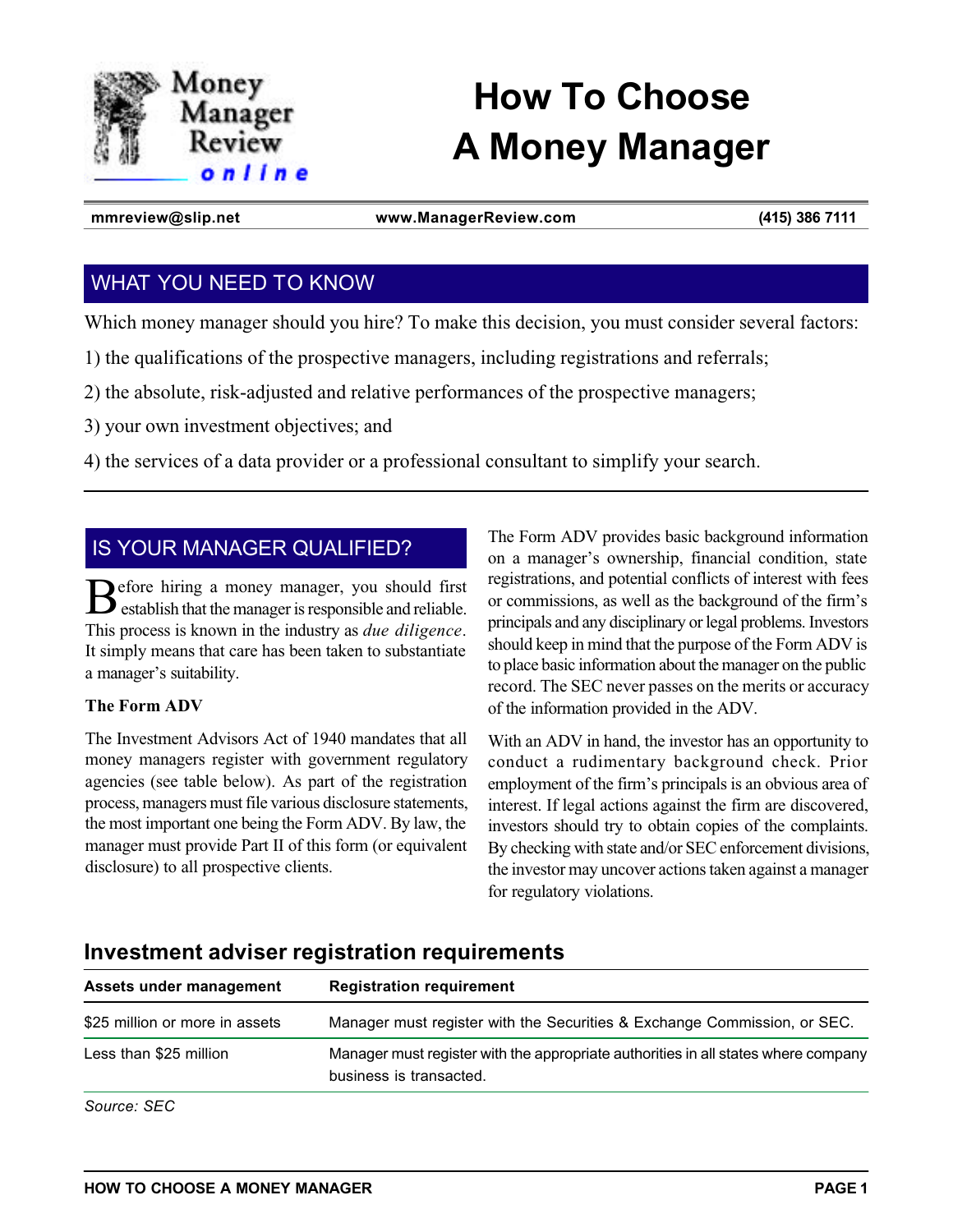## **The Form 13F Filing**

If an investment advisor manages \$100 million or more in equities, SEC regulations require that a quarterly 13F statement be filed, listing the equity positions and number of shares held. Investors can compare the manager's publicly reported numbers with the 13F filing of record to get a rough verification of performance.

Some managers may argue that, because portfolio adjustments often occur between filings, the 13F is an inaccurate basis for measuring performance. However, most managers have relatively low portfolio turnover of about 25% a year, or roughly 6% per quarter. Even a 40% annual turnover rate translates to a mere 10% change in portfolio positions per quarter. Given these statistics, most 13F filings provide a good starting point for doublechecking performance claims.

You can access 13F statements at the SEC's Web site (http://www.sec.gov/edaux/formlynx.htm), by searching the EDGAR (Electronic Data Gathering, Analysis, and Retrieval) database. (See diagram below.)

## **Referrals**

To learn more about a manager's reputation, it's logical to look at the manager's existing clientele. You may wish to ask a prospective manager for referrals, or for a list of active clients. "Size up" the manager by finding out the number of clients and the total value of assets under management. It's also prudent to ask for the number of new accounts acquired and lost during the past five years. A good manager has little to fear from this question.

# **Get 13F statements on the Web**



*13F statements can be viewed at the SEC's Web site.*

# EVALUATING PERFORMANCE

Once a manager's credibility has been established, it is critical to evaluate the manager's historical investment performance. Returns are important, but only the tip of the iceberg. Other key factors to consider include:

#### · **Risk**

Ideally, investors want high returns with minimal risk.

#### · **Relative performance**

Compared to other managers and market indexes.

#### · **Reporting standards**

Different managers define "performance" differently.

#### **Risk Analysis**

When selecting a manager, it is not enough to assess returns alone. To make an informed choice, you must look at a manager's underlying risk. Risk is the statistical likelihood that your investment will perform unfavorably.

Risk can be mathematically defined and calculated. Usually, risk is measured with standard deviation, or the variability of a series of numbers about their average. For example, a \$1 million portfolio with a quarterly standard deviation of 5% history has fluctuated \$50,000 (5% of \$1 million) or less per quarter two-thirds of the time. Low standard deviation means low risk. High standard deviation means high risk.

When this risk factor is considered, managers who might have seemed similar can suddenly look very different. For example, look at these two managers:

|                              | --- Returns (%) --- Full Standard |  |  |  |                            |       |
|------------------------------|-----------------------------------|--|--|--|----------------------------|-------|
|                              |                                   |  |  |  | 1Q 2Q 3Q 4Q Year Deviation |       |
| Manager A +5 +5 +5 +5 +21%   |                                   |  |  |  |                            | $0\%$ |
| Manager B +9 -13 +24 +3 +21% |                                   |  |  |  |                            | 40%   |

Managers A and B have both achieved a full-year return of 21%. But look at the quarterly returns. Manager A has delivered consistent, reliable results every quarter. Manager B is all over the map. Though the annual returns are the same for both managers, most investors would rather choose the lower-risk option – Manager A.

Of course, you may not want a low risk manager. After all, you have to take risk to get growth. You may want to hire the manager who takes the smartest risks, not the smallest risks. Consider two more managers: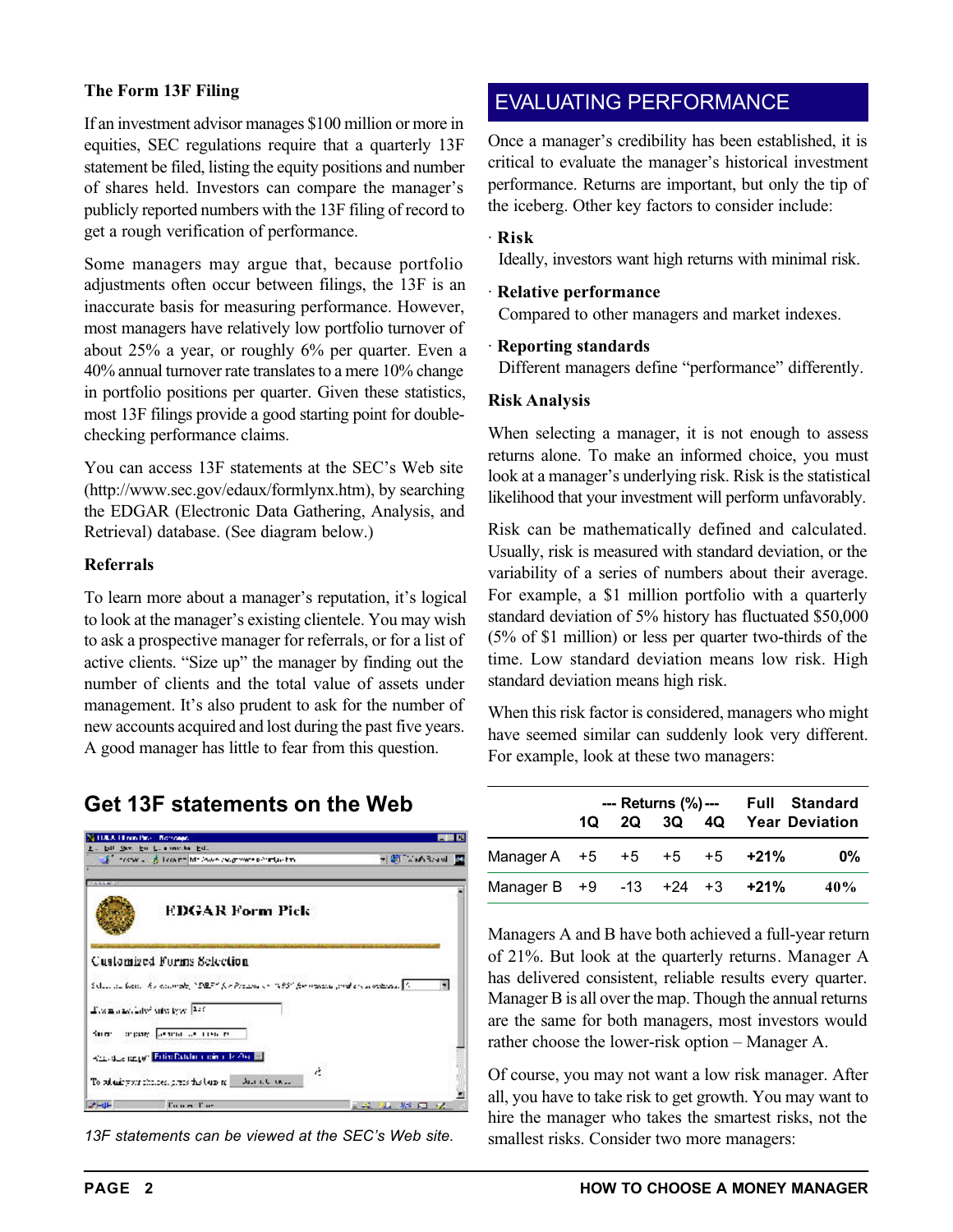|                  | Manager Y | <u>Manager Z</u> |  |
|------------------|-----------|------------------|--|
| Returns achieved | 25%       | 16%              |  |
| Risk assumed     | 30%       | 8%               |  |

To compare these managers, simply divide risk into return. This ratio, called the Efficiency (or Return/Risk) Ratio, tells you how many units of return "bang" the manager gets back for every unit of risk "buck" taken.

|                     | <b>Manager Y</b>                     | <u>Manager Z</u> |
|---------------------|--------------------------------------|------------------|
| Return / Risk ratio | 0.833                                | 2                |
| This ratio is       | $Low = Inefficient$ High = Efficient |                  |

MMR considers Efficiency Ratios to be a particularly important measure of manager performance. MMR's database relies heavily on risk analysis to evaluate managers.

## **Relative Performance**

To truly compare and understand manager performance, you must look beyond returns, and even beyond riskadjusted returns. It's essential to evaluate a manager's numbers in the context of:

- · Other managers' performances
- · The behavior of market indexes

Collecting enough information for a meaningful comparison is generally beyond the scope of the individual. It requires a data provider, such as MMR. Comparison reporting is a principal feature of the MMR database, which incorporates rankings, custom comparison functions, and quartile charts for all managers.

# **Compare your manager to peers**



*Quartile charts highlight your manager's performance against the spectrum of all manager performances.*

## **Reporting Standards**

As you research manager performance, it's crucial to establish how "performance" is being defined. MMR strongly recommends that investors ask prospective managers four questions, listed below. MMR requires that all tracked managers answer these questions to be included in MMR's database.

## **1) Is the performance composite, representative, or proforma?**

It's reasonable to assume that "performance" means "real money earned or lost for all clients." It's reasonable – but it's not always correct.

Many managers do report performance on a *composite* basis – that is, by tallying up profits or losses for each client and aggregating the results. However, some managers may show you *representative* performance numbers. This means that one, or a few, client portfolios have been singled out and are being presented as a fair representation of an average discretionary account. Other managers may use *model* or *pro forma* numbers, drawing on backtests or something else other than actual managed portfolio returns to provide a hypothetical historical performance.

As you search for a manager, you should always make sure you know what you're looking at. Have every prospective manager clarify to you whether performance numbers are composite, representative, or a proforma model.

## **2) Is the performance audited?**

A manager may hire a third party, such as an accounting firm, to check and verify the firm's reported performance figures. This procedure, called an *audit*, can provide some independent confirmation of performance claims. Ask prospective managers whether or not their performance figures are audited, and if so, by whom. Also carefully examine what is being audited. If the audit is too restrictive in scope it may give a false impression as to the manager's composite performance. You may wish to obtain and review a copy of the audit.

## **3) Is the performance reported net or gross of fees?**

Naturally, money managers are paid fees for their services. A manager's reported returns may or may not reflect these fees. If performance is reported on a *net* basis, you are looking at the profits or losses posted after all management